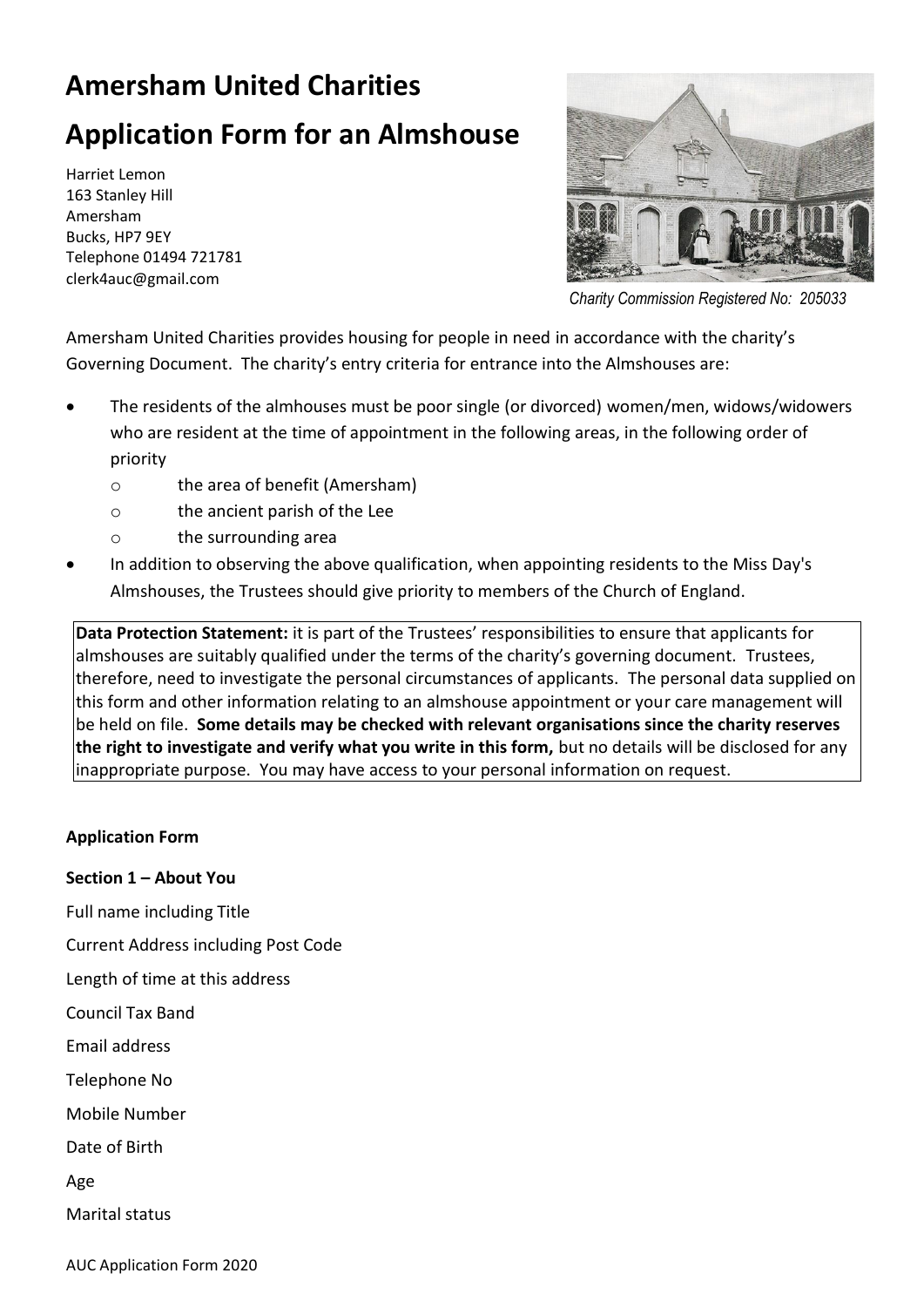**Section 2 – Employment History –** Please give details of your current occupation (if any) and brief details of your employment history.

## **Section 3 – About your Family**

Next of kin

Relationship

Address including Post Code

Telephone No

Mobile Number

Email address

#### **Section 4 – About your present home**

Type of accommodation (e.g. 3 bedroom house, 2 room flat)

Do you own it? Yes/No

If **'yes'**, what is its present estimated value? £

Is there a mortgage outstanding on the property and, if so, how much is outstanding? If there is no mortgage, please write NONE

If you do not own the property where you currently live, who does own this property?

Is this person related to you in any way? If **YES** what is the relationship?

If you have ever owned the property where you currently live, in what circumstances did you cease to be the owner?

If rented, please give name and address of landlord.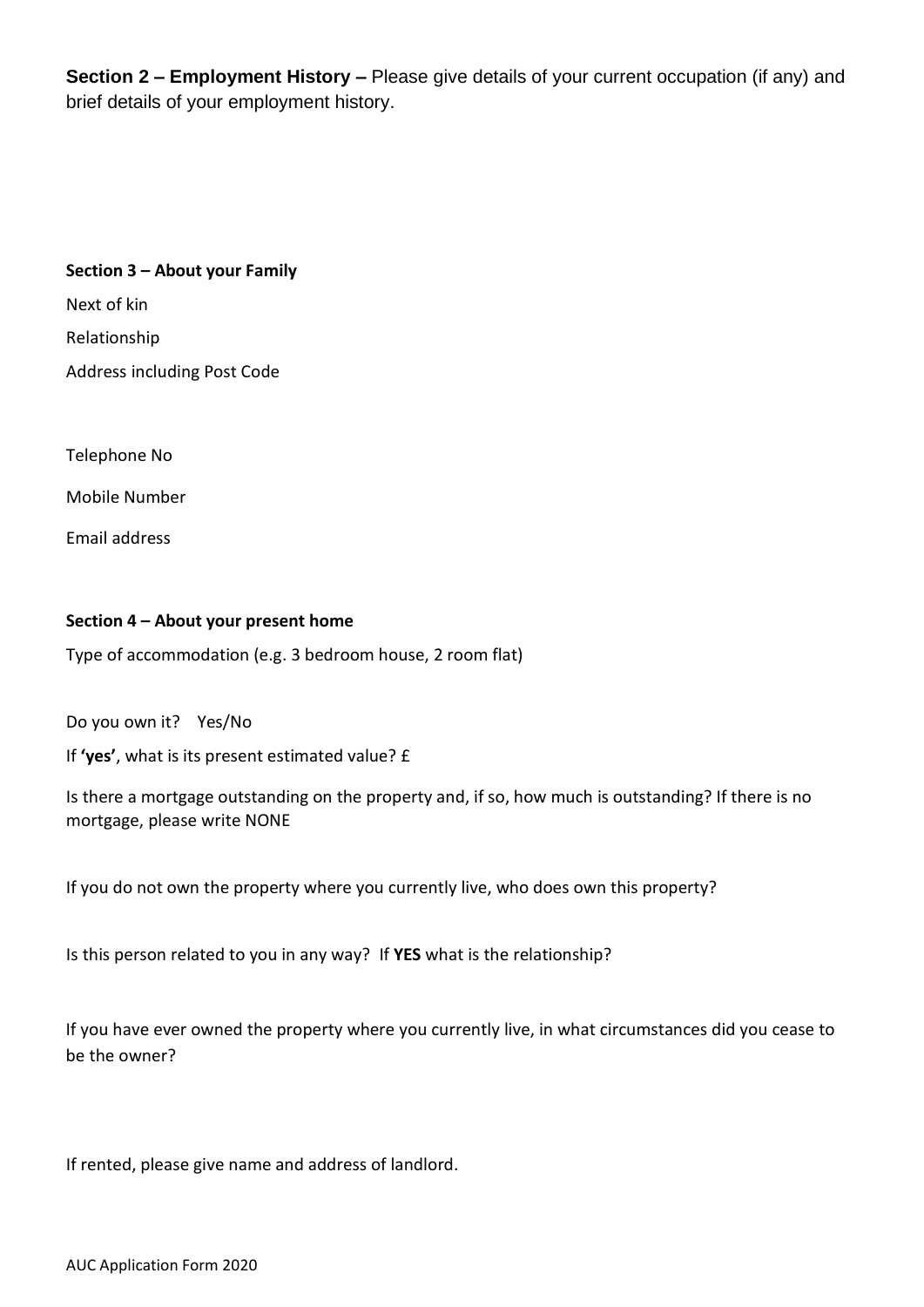What is your current rent £…………….……per week/ month Do you receive Housing Benefit or other Benefits to help with housing costs? Yes/No Do you receive Council Tax discount or reduction? Yes/No Why do you wish to leave your present accommodation?

What are your intentions regarding your current accommodation if you are appointed to an almshouse?

If you own property other than the one in which you live now, please give details below. This should include property owned abroad as well as in the UK.

Address including Post Code

#### **Section 4 – Your Income**

To enable the trustees to assess your application, please provide the following information. This should include details of all sources of income and state how frequently you receive them, e.g. weekly, monthly or annually:

|                                                                                   |                                          | <b>Amount</b> | <b>Frequency</b> |
|-----------------------------------------------------------------------------------|------------------------------------------|---------------|------------------|
| <b>Pensions</b>                                                                   |                                          |               |                  |
|                                                                                   | 1. State retirement pension              |               |                  |
| 2.                                                                                | Pension paid by a past employer          |               |                  |
| 3.                                                                                | Private pension                          |               |                  |
| 4.                                                                                | Widow's or Widower's pension             |               |                  |
|                                                                                   | 5. Any other pension                     |               |                  |
| <b>Social Security Benefit</b>                                                    |                                          |               |                  |
|                                                                                   | 1. Pension Credit                        |               |                  |
| 2 <sub>1</sub>                                                                    | <b>Attendance Allowance</b>              |               |                  |
|                                                                                   | 3. Universal Credit                      |               |                  |
|                                                                                   | 4. Any other benefits eg Housing benefit |               |                  |
|                                                                                   |                                          |               |                  |
| <b>Employment or self-employment</b>                                              |                                          |               |                  |
| Please explain type of employment and hours of                                    |                                          |               |                  |
| work                                                                              |                                          |               |                  |
|                                                                                   |                                          |               |                  |
| N.B. You will be required to bring evidence of                                    |                                          |               |                  |
| earnings such as payslips or proof of earnings (if<br>self employed) to interview |                                          |               |                  |
|                                                                                   |                                          |               |                  |
|                                                                                   |                                          |               |                  |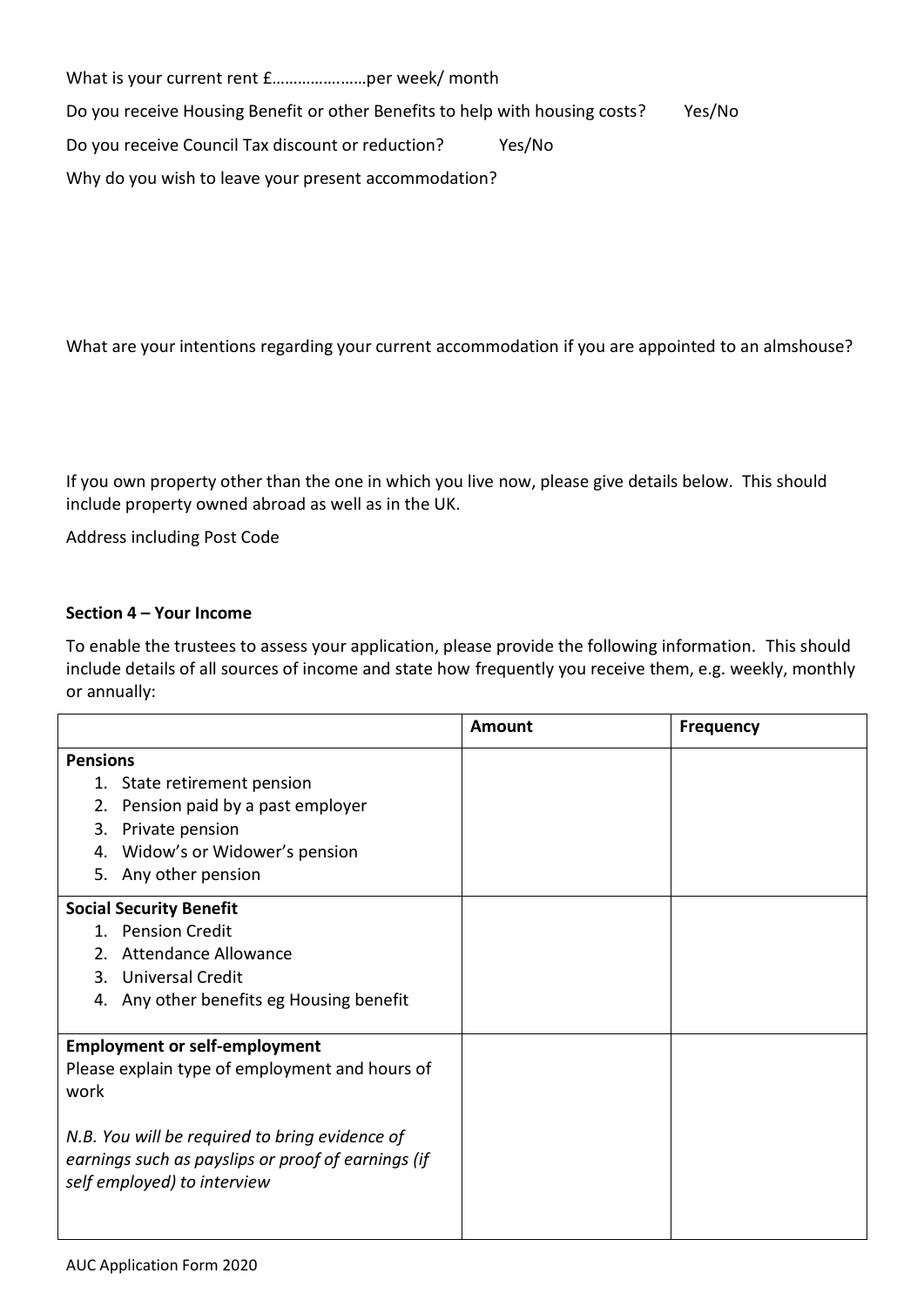| <b>Other Income and investments</b> |                                                |  |  |  |
|-------------------------------------|------------------------------------------------|--|--|--|
|                                     | 1. Annuities                                   |  |  |  |
|                                     | 2. Bank Deposit Account                        |  |  |  |
|                                     | 3. Building Society Account                    |  |  |  |
|                                     |                                                |  |  |  |
| 4.                                  | Investment                                     |  |  |  |
|                                     | 5. Renting property or land that you own       |  |  |  |
|                                     | 6. Grants from a charity                       |  |  |  |
|                                     | 7. Financial assistance from a relative/friend |  |  |  |
|                                     | 8. From a trust fund                           |  |  |  |
|                                     | 9. Any other income $-$ please give details    |  |  |  |

## **Section 5 – Your Capital**

- 1. Bank accounts: Current Balance
- 2. Building Society accounts: Current Balance
- 3. Shares at their Current Value
- 4. National Savings (e.g. National Savings Certificates): Value
- 5. Unit Trusts and ISA's: Current Value
- 6. Premium Bonds: Amount held

#### **Section 6 – Borrowing**

Do you have any loans or other debts outstanding? If so, please provide details.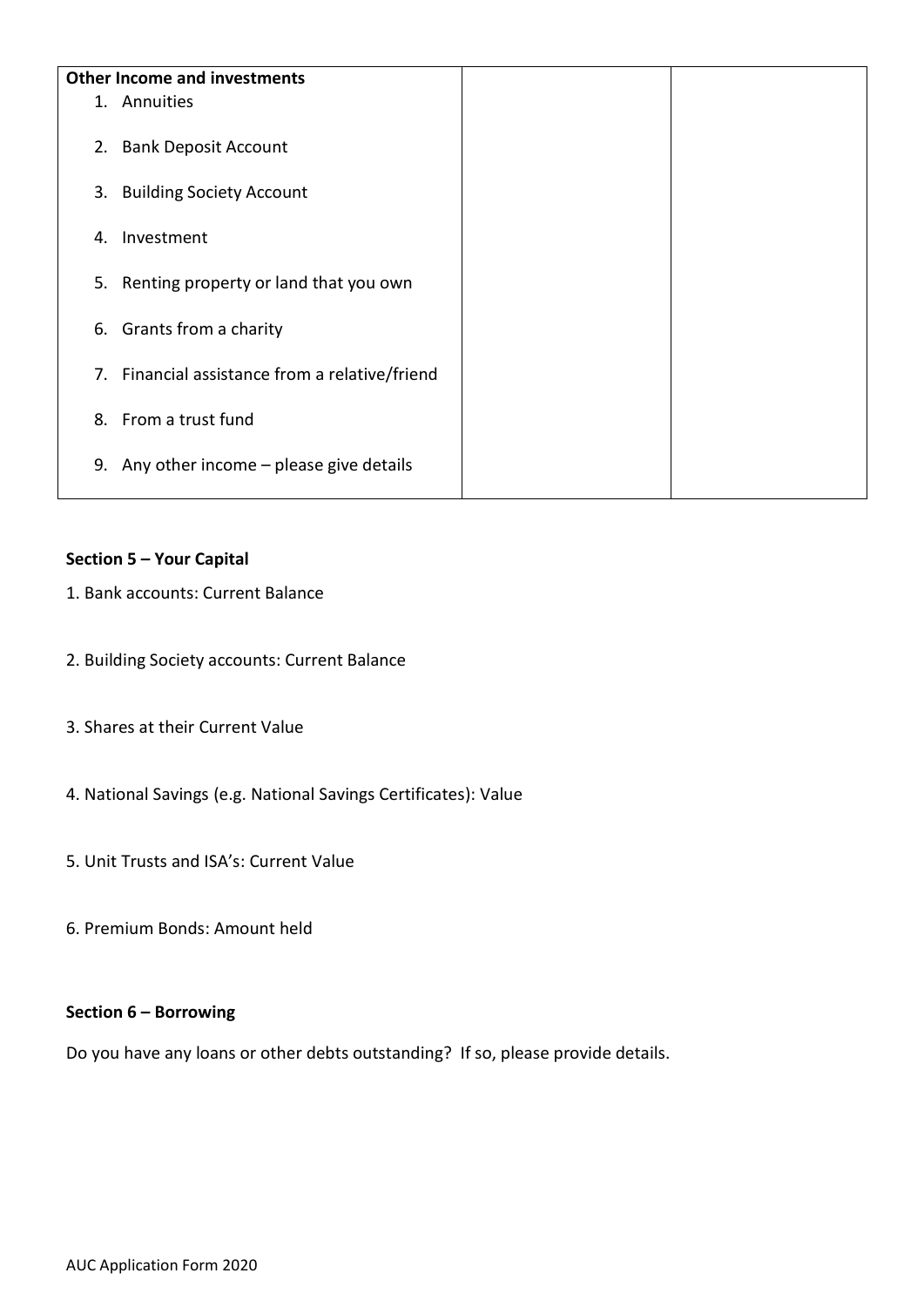## **Section 7 – About your Health and Social Factors**

Are you able and willing to live independently and to look after yourself and your accommodation?

Please give details of any significant illnesses, injuries or operations during the last five years

Are you currently receiving treatment for any illness? YES/NO

If Yes, Please give details below:

Are there any other health or social factors that you would wish the trustees to take into consideration when assessing your application?

YES/NO

If Yes, please give details below:

Name and address of your GP including Post Code

The charity may wish to write to your GP asking him to complete a medical certificate to enable your application to be considered further. If you are appointed as a resident and, later, trustees become concerned about your health and/or your ability to continue to live independently they may need to obtain a further medical report. Please sign and return the enclosed form in which you authorise your GP to provide us with medical information about you either now or in the future.

Do you smoke? YES/NO

#### **Section 8 – Criminal Convictions**

Do you have a conviction which is not spent under the Rehabilitation of Offenders Act 1974? YES / NO If 'YES', please provide details:

*A conviction will not automatically exclude you from being considered as an applicant, but Trustees need to be fully aware of your circumstances*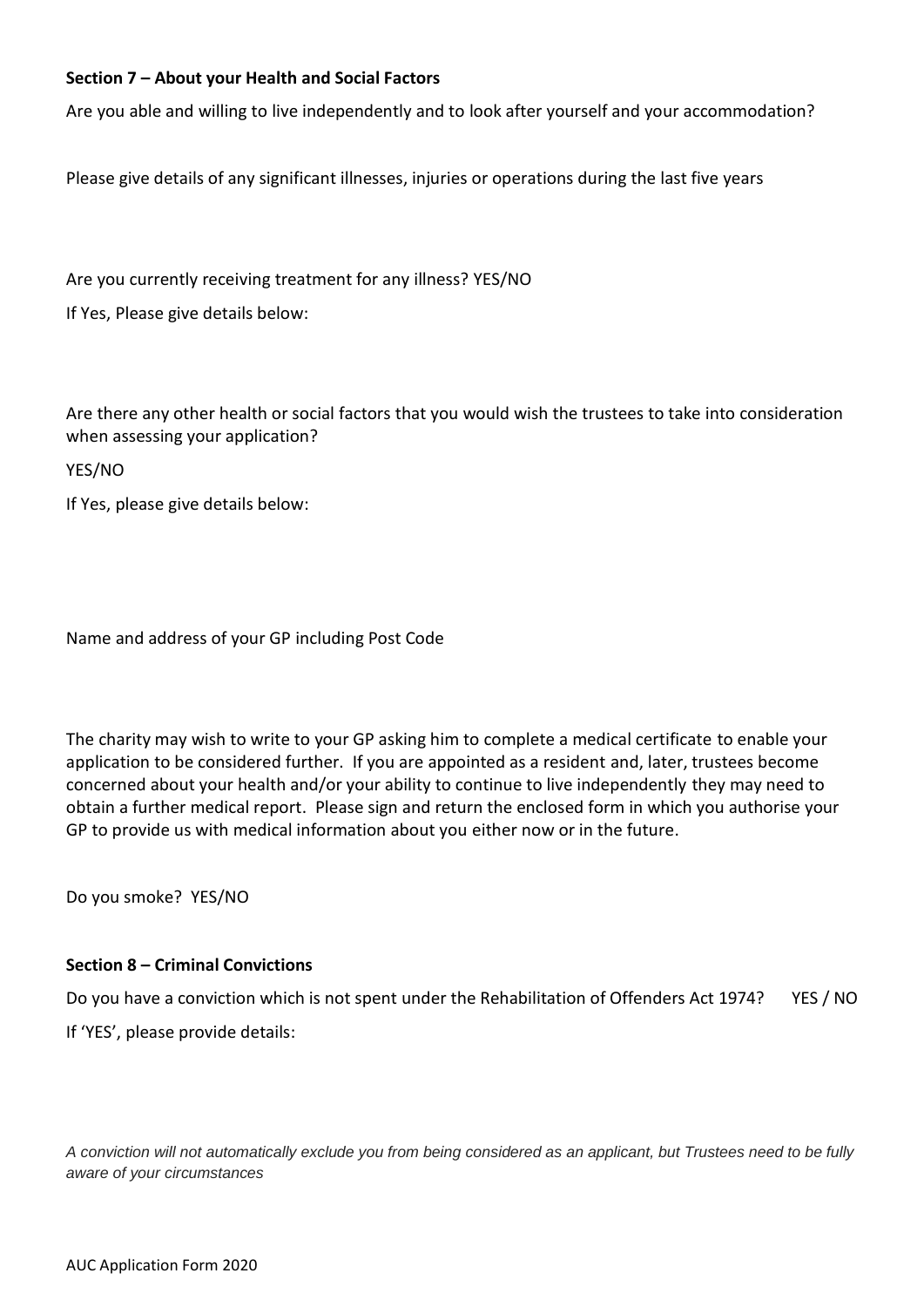## **Section 9 - References**

Please give the names and addresses of two responsible people (not relatives) who know you well and whom the charity may approach for a reference. If you are currently renting accommodation, one of the referees should be your current landlord. Please indicate how you know the referees.

| Name             | 1. | 2. |
|------------------|----|----|
|                  |    |    |
| <b>Address</b>   |    |    |
|                  |    |    |
|                  |    |    |
|                  |    |    |
| <b>Telephone</b> |    |    |
| <b>Post Code</b> |    |    |
|                  |    |    |
| Relationship     |    |    |
|                  |    |    |
|                  |    |    |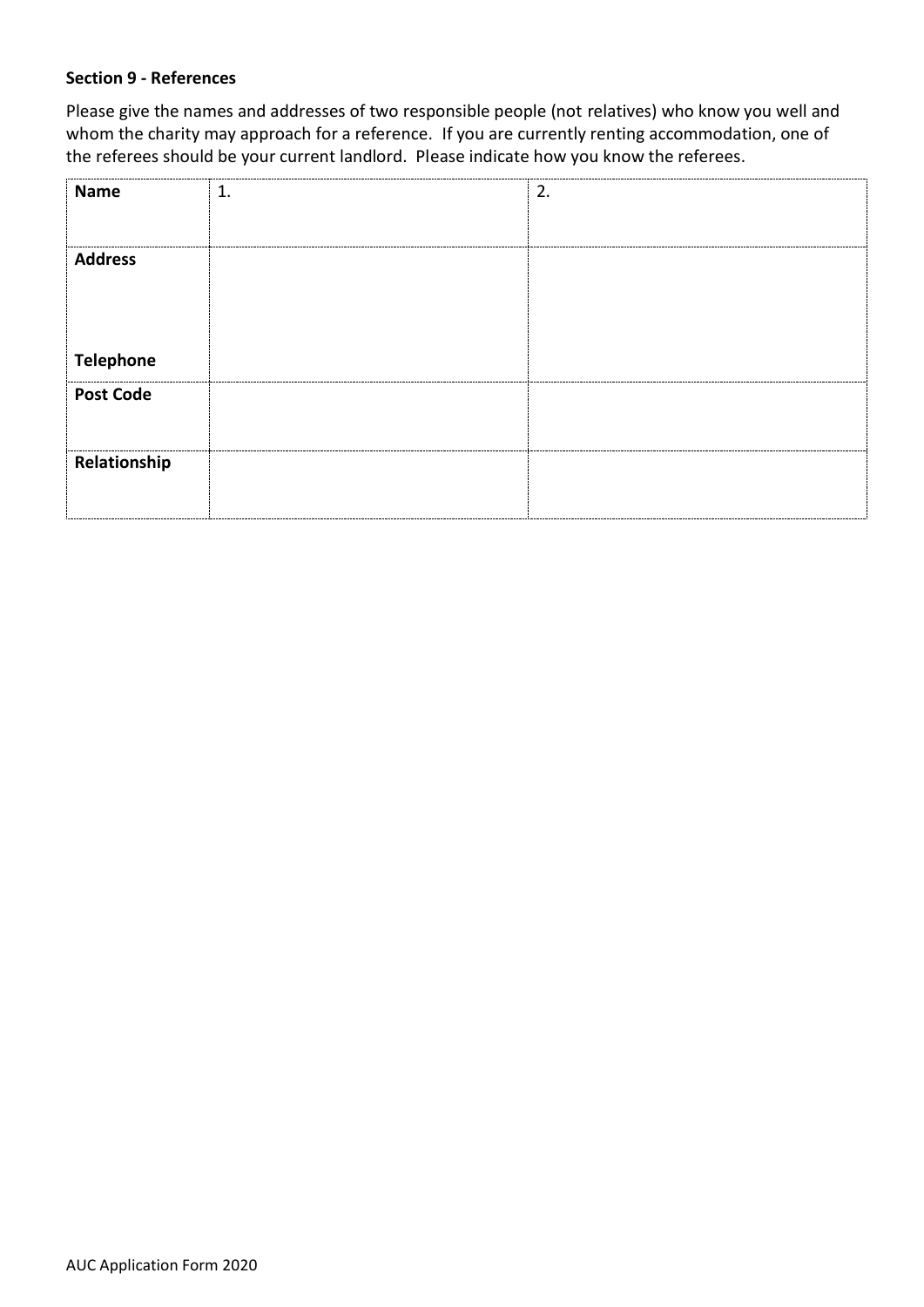### **Section 10 – Declaration**

I have read the charity's Conditions of Entry and believe that I am eligible to apply to live in one of the charity's almshouses.

I declare that the information given in this application is correct and complete to the best of my knowledge and belief. **I understand that the Trustees would be entitled to terminate any appointment to an almshouse dwelling I may be given as a result of this application, if my answers in this application form are untrue, or misleading in any respect (for example, due to omitting or misstating relevant facts).**

I have read this application form carefully and agree to abide by the rules of the charity should I be appointed to an almshouse.

I accept that if I am appointed as a resident, I shall be a beneficiary of the charity and not a tenant. Any weekly sum I pay will be a maintenance contribution and not a rent.

I confirm that I am able to look after myself and to live independently, with the assistance of family and social services if necessary.

I consent to my GP or other medical attendant providing the charity with a medical certificate or report about my health and condition now or at a future date in accordance section 7.

I consent to the charity holding personal data on this form in accordance with Data Protection Regulations.

I agree that the charity may contact me by: (Please tick as appropriate.)

 $\Box$  email  $\Box$  post  $\Box$  telephone

Signature

Name (PLEASE PRINT NAME IN CAPITAL LETTERS)

Date

Please return your completed application to: Harriet Lemon 163 Stanley Hill Amersham Bucks, HP7 9EY Telephone 01494 721781 clerk4auc@gmail.com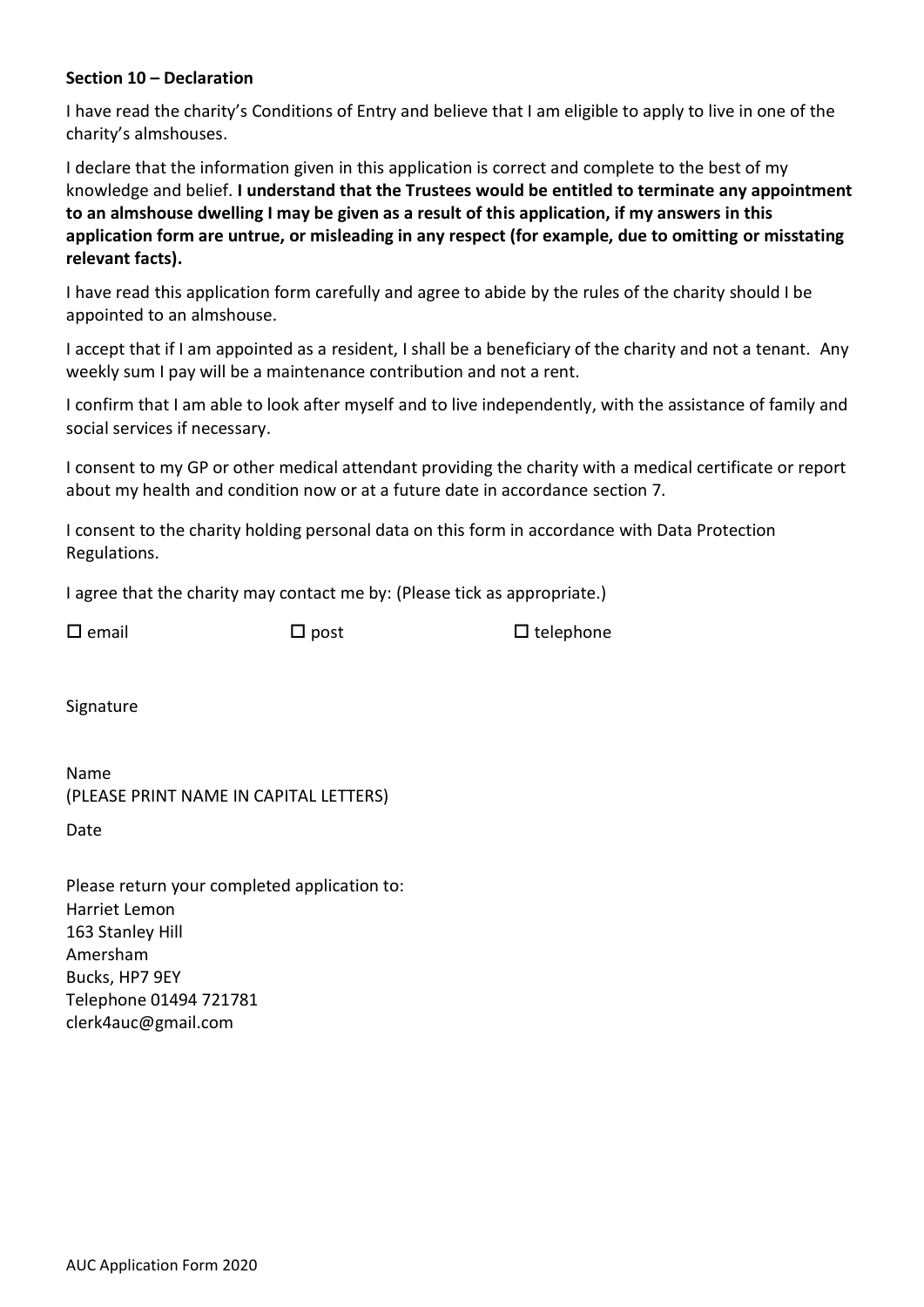## **Appendix 1 – Further information**

The Weekly Maintenance Charge (WMC) covers the following expenses incurred by the Charity:

- o The management of the Almshouse premises
- o Day to day maintenance of the building structure, and interior fixtures and fittings which are the property of the Charity (Appendix 1 attached)
- o Exterior re-decoration, generally every five years, but variable dependent upon condition
- o Interior re-decoration of walls, ceilings, joinery on an approximately ten-year cycle, or as otherwise appropriate depending upon condition.
- $\circ$  Provision of fitted floor coverings appropriate to the room in which they are installed, and replacement of such coverings at the end of their useful life (if provided by the Charity).
- o Maintenance of walls and boundaries owned by AUC, also of gardens, yards, pathways and covered ways enclosed thereby, also the electric lighting to communal areas and accessways
- o Insurance of the land and buildings, including fixtures and fittings (but not any contents owned by the Resident)
- o Water and sewerage rates
- o An Emergency Aid Call system
- o The electricity and gas central heating charges for Miss Day's Almshouses Residents

The WMC is reviewed each year to be effective from 1 June until 31 May in the following year (unless otherwise agreed)

The WMC should be paid monthly by standing order to the Charity and is payable from the commencement of the week during which you take occupation.

If you are entitled to Housing Benefit you may wish to make an application now to the Chiltern District Council in this regard.

It is a condition of occupancy that the full amount of weekly maintenance contribution is paid regardless of the services or support elements used by the resident.

You will be responsible for payment of council tax and telephone charges relating to your Almshouse, and for electricity and central heating gas charges if allocated a home in the Drake's Residents.

The following **Regulations for Residents** are to ensure the smooth running of the Almshouses and it is a condition of occupancy that any new Resident signs a copy signifying their willingness to abide by them before taking up occupancy.

- 1. The Trustees undertake to carry out all repairs as listed above. Residents are required to properly clean and make good any accidental damage to the Almshouse interior, except for that due to fair wear and tear. Residents are not allowed to make any structural alteration to the Almshouse, nor alter the plumbing or electrical installation. No shelves, cupboards, locks or fittings shall be fixed or removed, nor shall any alteration be made to any room or its fittings without the prior consent of the Clerk.
- 2. Residents shall permit reasonable access for periodic inspection of their Almshouse and for all repairs and maintenance works required to be carried out.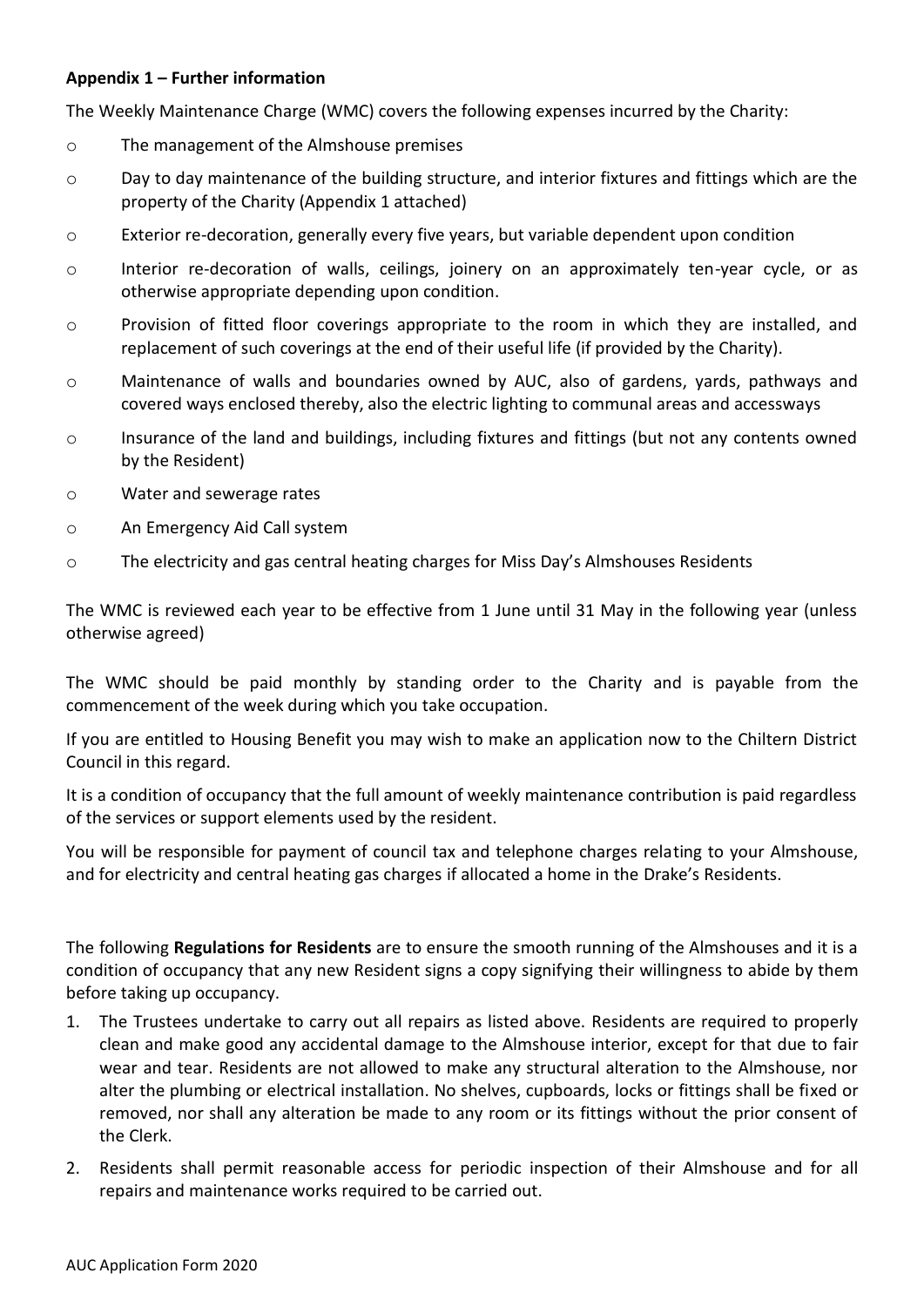- 3. Residents shall keep their Almshouse clean and tidy and avoid storage of excess or unnecessary items. All defects which become apparent in the property should be reported to the Clerk as soon as possible.
- 4. The use of paraffin oil and portable gas heaters is strictly prohibited. The Clerk should be consulted if additional heating is required.
- 5. Residents should not be absent from the Almshouse for more than a total of twenty-eight days in any one year without the prior consent of the Clerk and should inform the Clerk if they will be away for more than a week at a time.
- 6. The name and address of the next of kin shall be supplied to the Clerk, together with information as to whether a Will has been made and, if so, where it is deposited.
- 7. Residents are required to occupy the Almshouse quietly and with thought for other Residents and/or neighbours. No radio, TV or music system should be operated in such a manner as to cause a disturbance, nor shall anything be done in, upon or about the Almshouse which shall be a nuisance, annoyance or disturbance to the occupants of other Almshouses, adjoining property, or to the general public.
- 8. The Trustees may take steps as they think proper in the administration of the Charity and for the Residents' welfare.
- 9. Residents may expect to continue in occupation for as long as they need the accommodation providing, they continue to qualify as a beneficiary and are able to look after themselves. If health deteriorates, they must be willing to accept advice and guidance, either from their own doctor or a medical consultant appointed by the Clerk/Trustees. The Clerk will also consult with the next of kin, Social Services and other agencies if necessary.
- 10. Residents shall provide the Clerk with authority to contact their doctor and next of kin directly in the event of emergency by signing the attached form.
- 11. One or more of the Charity's Housing Trustees (usually two) will make a general visit to the Resident twice a year and will give notice of the visit. Residents should try to be home for the notified visit. A visit will also be made if a complaint is made to the Clerk or a Trustee.
- 12. Smoking or vaping of any other substance, including e-cigarettes, is not permitted within any Almshouse property or on Almshouse land.
- 13. Pets should not be kept at the Almshouse.
- 14. Visitors are not permitted to stay overnight in the Almshouse, except with the consent of the Clerk.
- 15. Neither the Resident nor any relation or guest of the Resident will be a tenant of the Charity or have any legal interest in the Almshouse.
- 16. The Trustees reserve the right to ask a Resident to vacate the Almshouse and move, either temporarily or permanently, to another Almshouse belonging to the Charity.
- 17. The Almshouse stands in a designated Conservation Area and is listed for its architectural and historic importance. Alteration, improvement and repairs to the Almshouse may be limited by Statutory controls and conditions as a result. Such limitations have been, or may have to be, accommodated in the design, building methods and timing of the work required to properly maintain the Almshouse.
- 18. The Trustees will not accept responsibility for any accidents caused by the age of the buildings, and the Resident must assess for him/herself whether the Almshouse is suitable for their occupation and for any guests who visit them.
- 19. Residents who enjoy gardening may look after the garden beds allotted to their Almshouse. This can be arranged between the Resident and the Trustee appointed gardener and/or the Clerk.